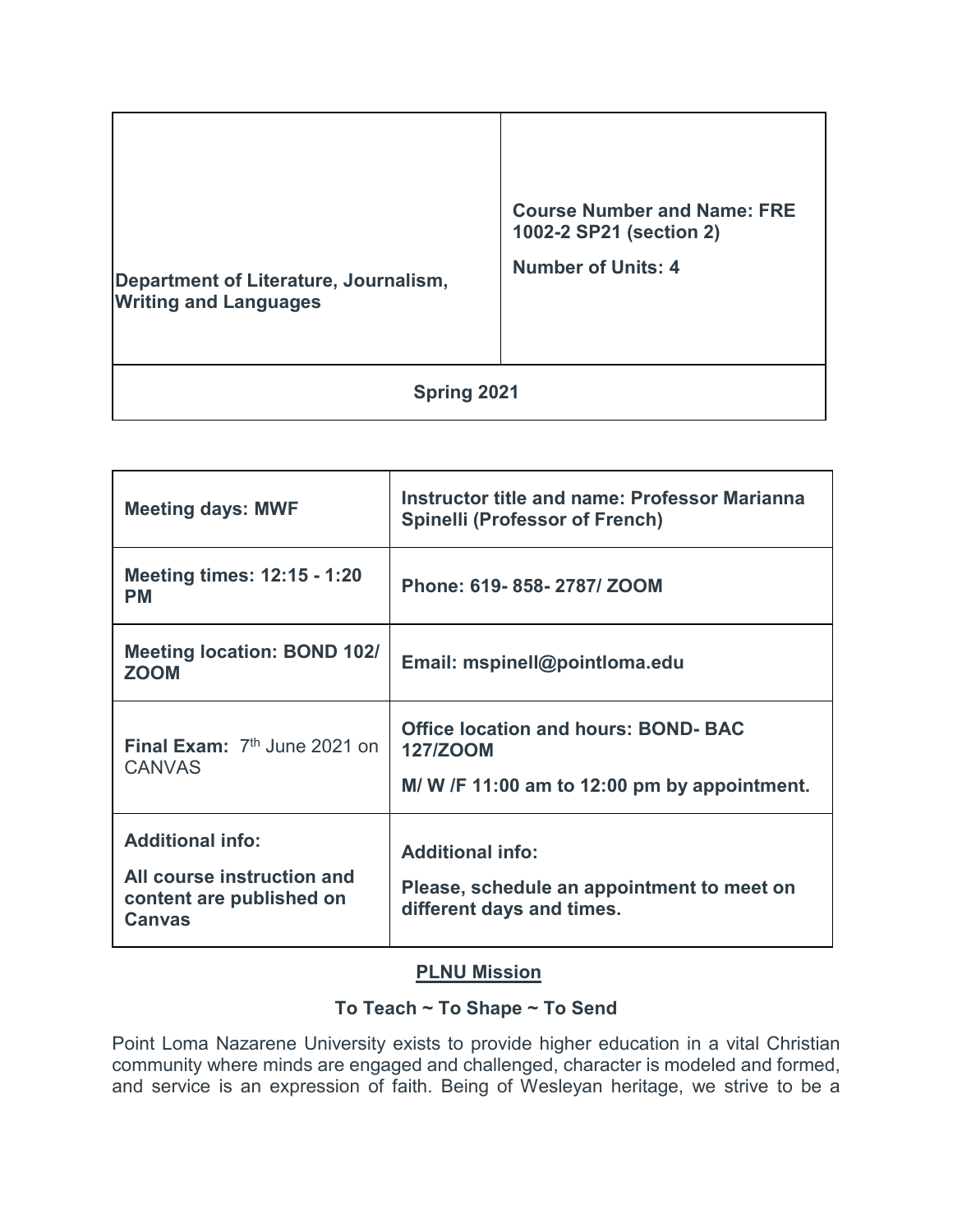learning community where grace is foundational, truth is pursued, and holiness is a way of life.

### **COURSE DESCRIPTION**

This course is one of the components of the General Education Program at Point Loma Nazarene University, under the category of "Seeking Cultural Perspectives." By including this course in a common education experience for undergraduates, the faculty supports the survey of human endeavors from a historical, cultural, linguistic, and philosophical perspective, including developing critical appreciation of human expression – both artistic and literary.

Most specifically, this course aims to teach the student the four basic skills: listening, speaking, reading and writing with particular emphasis on the first two of these skills. The course is designed for students who have already been exposed to French.

# **GE COURSE LEARNING OUTCOMES (CLOs)**

*By the end of the FRE102 sequence, students will be able to*:

- 1. Speak at the mid-novice level using basic formulaic and memorized materials within the student's own experience. **(PLO 3)**
- 2. Recognize basic connected discourse that uses vocabulary and grammar within the student's own experience. **(PLO 2,5)**
- 3. Write discrete sentences as well as simple connected paragraphs using memorized vocabulary and grammar structures. **(PLO 1,5)**
- 4. Read cultural texts that employ familiar vocabulary and cognates as well as learned grammatical structures. **(PLO 4)**
- 5. Demonstrate comprehension of basic cultural mores and patterns of living of the target culture studied. **(PLO 4,6)**

# **REQUIRED TEXTS AND RECOMMENDED STUDY RESOURCES**

- **Promenades** 3rd edition Mitchell/Mitschke/ Tano
- **Supersite Plus code with webSAM** (digital workbook) and v-Text (with virtual text)

## **RECOMMENDED STUDY RESOURCES**

- *French-English/English-French* Larousse dictionary
- *Side by Side French & English Grammar*, Frederick Farrell

# **COURSE CREDIT HOUR INFORMATION**

In the interest of providing sufficient time to accomplish the stated Course Learning Outcomes, this class meets the PLNU credit hour policy for a 4-unit class delivered over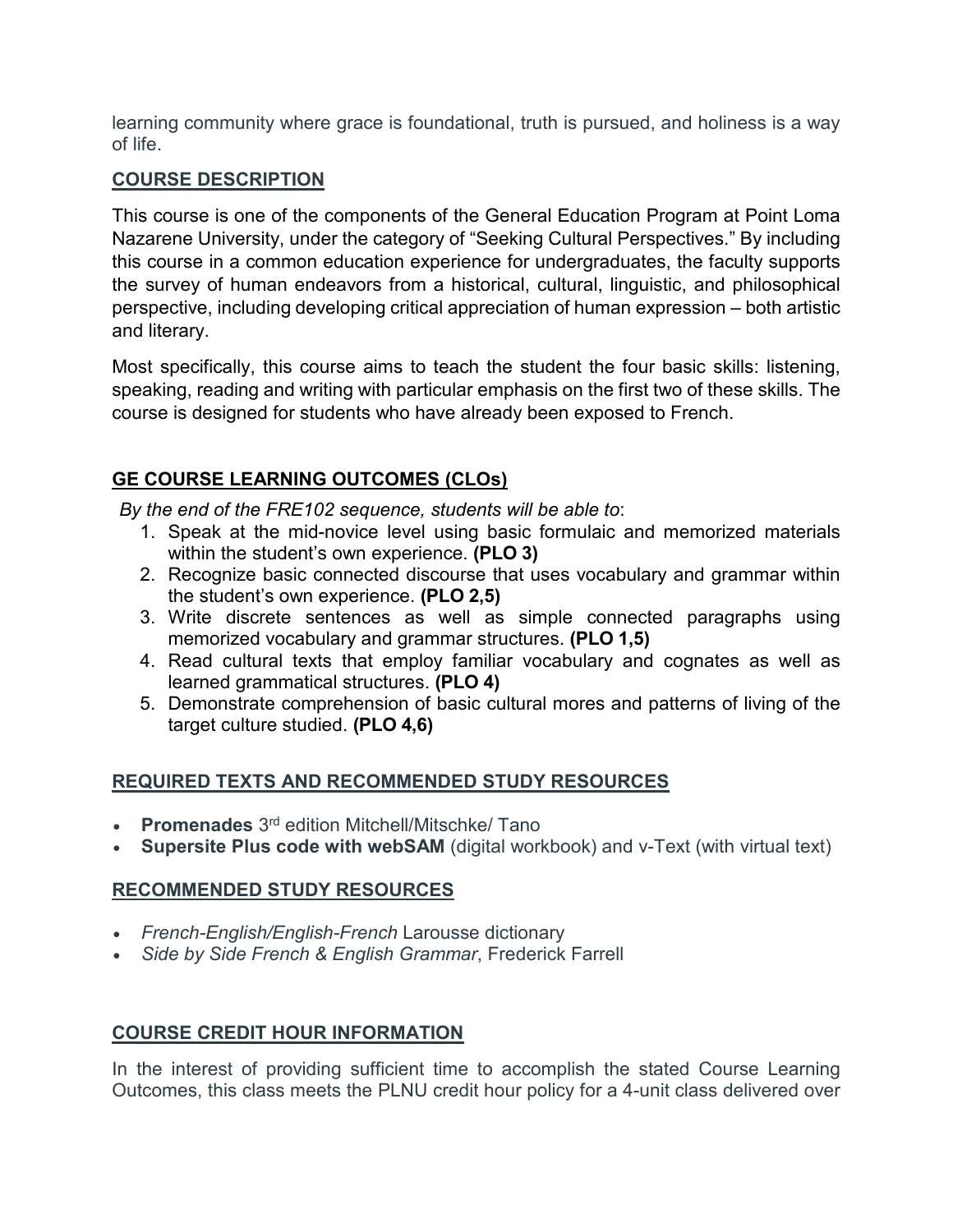15 weeks. Specific details about how the class meets the credit hour requirement can be provided upon request. (Based on 37.5 hours of student engagement per credit hour.)

| <b>Category</b>                                    | <b>Time Expectation in Hours</b> |  |
|----------------------------------------------------|----------------------------------|--|
| Online Participation in Discussions, Groups, etc.  | 53                               |  |
| <b>Reading Assignments</b>                         | 16                               |  |
| <b>Written Assignments</b>                         | 6                                |  |
| <b>Other Assignments &amp; Learning Activities</b> | 50                               |  |
| Quizzes, Surveys                                   | 25                               |  |
| <b>Total Hours</b>                                 | 150                              |  |

### **Distribution of Student Learning Hours**

### **COURSE SCHEDULE AND ASSIGNMENTS**

The class schedule is organized in **14 Modules on Canvas**. Each module will be identified by week dates.

Modules present mostly the same following structure:

- Overview
- 3 Zoom Meetings (One mostly asynchronous)
- 3 Video Lectures
- 1 Ask Your Professor Discussion
- Homework on VHL at the end of each chapter lesson (A and B)
- Participation assignments on VHL (at the end of each Chapter)
- Vocab quizzes (at the end of each Chapter lesson A and B)
- Practice quizzes (These represent extra credit to be added manually to your grammar quizzes at the end of each chapter)
- Grammar quizzes (at the end of each chapter)
- Midterms exam
- Final exam
- Two discussions board during the semester
- Extra credit activities at the end of the semester (French Club, extra oral presentation and 2 extra compositions)

**Schedule Changes:** Changes can be made in the class schedule at any time, at the discretion of the professor. Changes may be necessitated by illness, class rhythm or by instructional need. Students are responsible to note all schedule changes.

**Course Activities and Resources:** We will use an instructional ensemble whose core program (vocabulary, conversation, grammar, and culture) is designed to prepare students to sample the menu of open-ended communicative and cultural expansion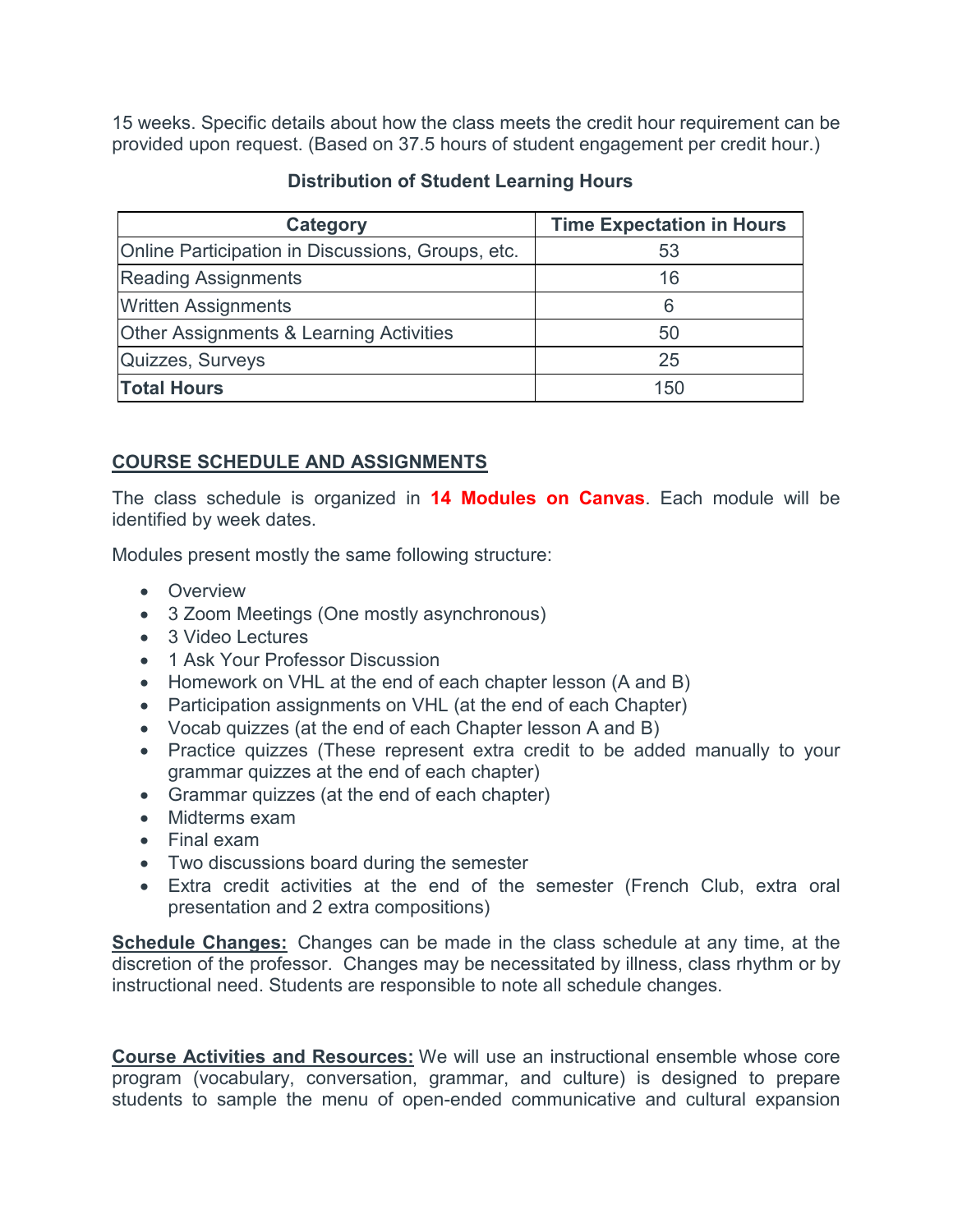activities (video, songs, games, literary and cultural readings). The course is conducted almost entirely in French.

#### **COURSE REQUIREMENTS:**

- 1. **Attendance. Your physical presence in class/Zoom is very important to get the full immersion experience. If you are not present, you cannot fully profit of the explanation and you cannot make zoom participation points.** Students are expected to attend regularly and attendance, both active and passive, will be an important component in the student's participation grade (15%). Students, whether present or absent, are responsible for the material listed in the class syllabus as well as for any extra material (vocabulary, idioms, etc.) presented during the lesson. If a student misses a class, he/she should procure notes from another student and study the material in the book. **This semester we are in a virtual teaching modality. Your presence on Zoom with camera on is strongly recommended. Instruction is given synchronously on Monday and on Wednesday. Most Fridays, but not all, we have virtual synchronous lessons.**
- 2. **Participation** in classroom/zoom. It is not enough to come to class/Zoom. You need to **engage actively in lessons**. Every zoom meeting counts for 5 points of participation. See the criteria written in rubric for each zoom meeting on Canvas Participation is a measure of CO-OPERATION and RISK-TAKING, not of grammatical correctness. **The Discussions boards published on Canvas and the VHL participation assignments are part of your participation grade as well**. **NOTE: Discussions will NEVER be accepted late.**
- 3. Completion of **assignments**. The homework is assigned on your **VHL** (*Promenades*) at the end of each chapter lesson (Example Chapter 8 Lesson A and Lesson B) and must be submitted online on the date indicated on the daily schedule by 11:59 pm. Late work will be accepted for credit, although with a 2% off penalty per day. No reminders will be provided since everything is stated in the syllabus. **ONLY ONE extension will be granted for the entire semester.**
- 4. Regular studying of **vocabulary and grammar**. To study a set of words and review grammar please, use links included on *Canvas* (such as QUIZLET) and the **tutorials** provided online by *Promenades*.
- 5. Preparation for **quizzes** and **exams**. Get ready well in advance for the quizzes and exams. Vocabulary quizzes, mid-terms and final examinations are marked in the class schedule. THERE ARE NO MAKE-UPS! **A missed quiz counts as a zero**. If the student has an official excuse (doctor's note or family tragedy) for an absence, the zero is deleted. Such excuses need to be given to the professor within a few days of the absence. If an absence is prolonged (more than three classes), the student must contact the professor immediately. **ONLY ONE make-up grammar quiz will be granted for the entire semester.**

#### **ASSESSMENT AND GRADING**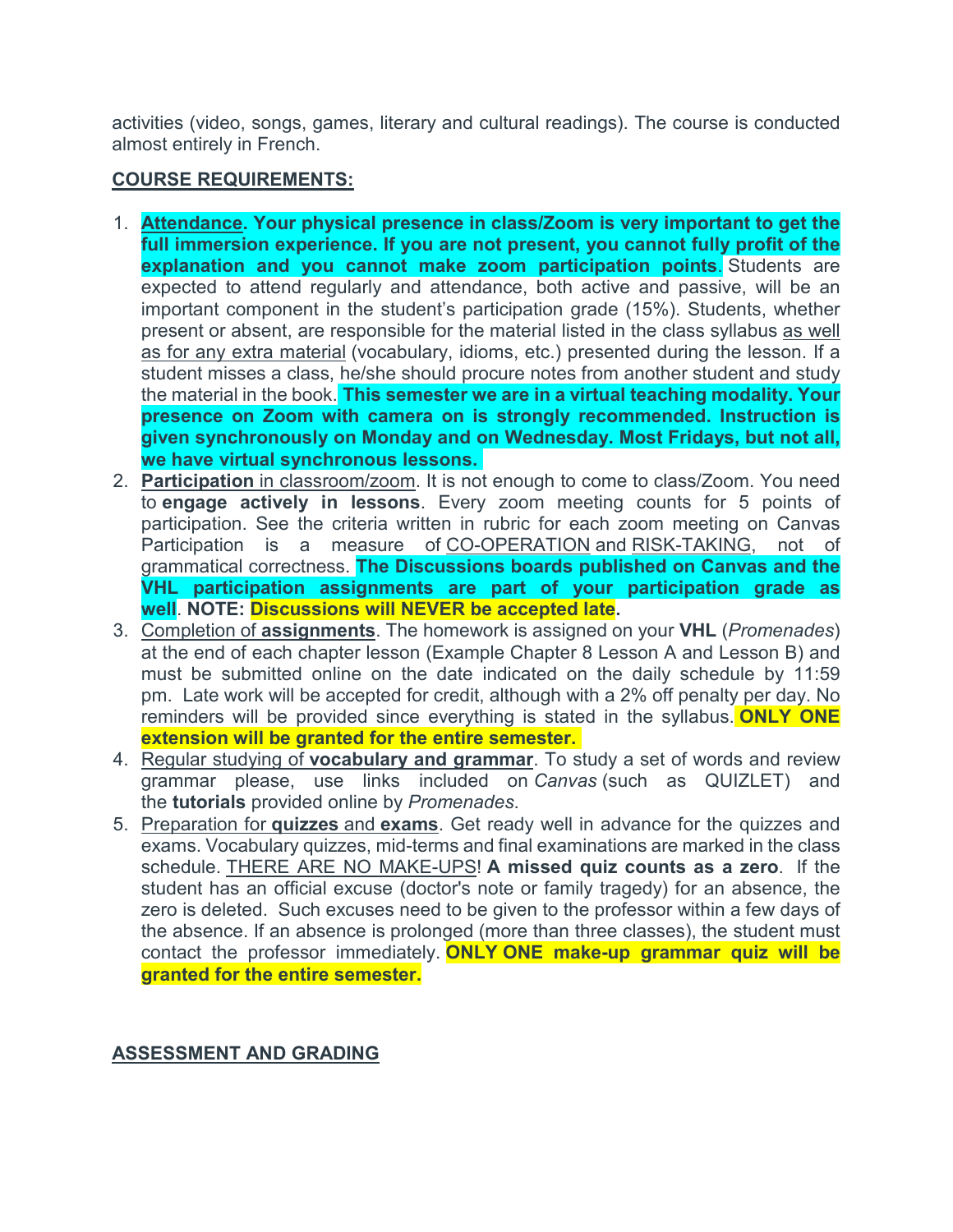- **Participation in class** is worth **15%** of your grade. Participation is very important in this course because it gives you the possibility to practice what you have learned in mimicking real-life situations as much as possible. Active participation in class and on **Zoom** also enables you to practice your grammar and listening skills as well as your pronunciation and understanding of the French language. The **discussions, the digital oral presentation** are posted on Canvas. The **participation assignments** are on VHL. You will find them all in your Modules*.* Discussion boards, digital oral presentation and participation activities are part of your participation grade. Written exercises and listening activities will be also completed during Zoom class. If a student is absent, that assignment done in class will result as a zero. **(CLO 1)**
- **Vocabulary** is worth **15%** of your grade. Vocabulary quizzes are available on Canvas and (*contrôles de vocabulaire*) will be given at the end of each chapter lesson on the vocabulary of that lesson, example Vocabulary Lesson A and Vocabulary Lesson B. To help you review the vocabulary please, visit the links posted on Canvas (QUIZLET and PROMENADES section vocabulary). **(CLO 2, 4)**
- **Grammar quizzes** are worth 20% of your grade. There are available on Canvas. You will have a grammar quiz at the end of each chapter (**quiz de grammaire chapitre** 8, 9, 10 etc). **(CLO 2, 3, 4)**
- **Homework** (**Devoirs**) is not an end in itself (that is, it represents no inherent fulfilling of any real language-learning goal); it is simply a tool. Homework is available on VHL. Always approach homework not as a chance to add to your grade, but as a means of clarifying what you do and don't know. Sometimes homework will force you to return to an explanation and read it more carefully or it may help you come to class with a precise question about how French actually works. Lab exercises are also part of your homework. Homework is worth **20%** of your grade and must be submitted online. **(CLO 1, 2, 3, 4, 5)**
- **Mid-Terms** and **final examinations** are worth **15%** of your grade. They are posted on Canvas.

**IMPORTANT NOTE: Students are not allowed to leave CANVAS during a quiz. We are using HonoLock algorithm for grammar and vocab quizzes and Midterms and Final exams on Canvas. Please read the announcement concerning HonorLock. Cell phones must be turned off. Books and other windows on your screen must be closed**

## **GRADES**

| Participation in class/zoom activities and on Canvas |     |
|------------------------------------------------------|-----|
| <b>Vocabulary Quizzes</b>                            | 15% |
| <b>Grammar Quizzes</b>                               | 20% |
| Homework assignments average                         | 20% |
| Mid-Terms                                            | 15% |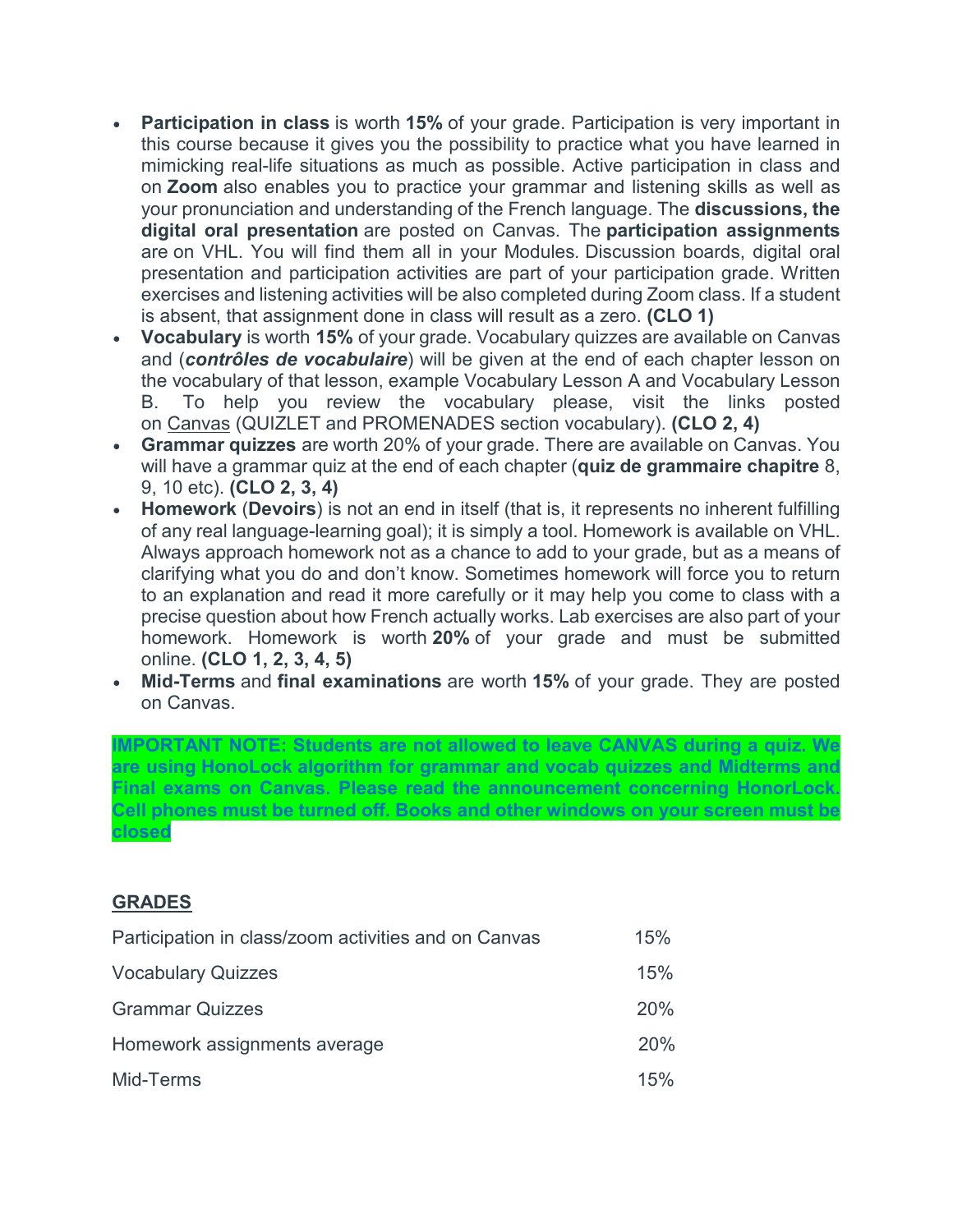Grades will be based on the following:

## **Standard GRADE SCALE Based on Percentages**

| 95-100: A      | $90-94: A-$ | $85-89: B+$   | $80 - 84: B$ | 75-79: B- |
|----------------|-------------|---------------|--------------|-----------|
| $70 - 74$ : C+ | $65-69: C$  | $60 - 64$ :C- | $55-59:D+$   | $50-54:D$ |

## **STATE AUTHORIZATION**

State authorization is a formal determination by a state that Point Loma Nazarene University is approved to conduct activities regulated by that state. In certain states outside California, Point Loma Nazarene University is not authorized to enroll online (distance education) students. If a student moves to another state after admission to the program and/or enrollment0 in an online course, continuation within the program and/or course will depend on whether Point Loma Nazarene University is authorized to offer distance education courses in that state. It is the student's responsibility to notify the institution of any change in his or her physical location. Refer to the map on State [Authorization](https://www.pointloma.edu/offices/office-institutional-effectiveness-research/disclosures) to view which states allow online (distance education) outside of California.

#### **INCOMPLETES AND LATE ASSIGNMENTS**

Homework posted on VHL and assignments posted on Canvas for participation assignments, discussions and extra credit exercises, must be turned in/submitted on the due dates indicated on **VHL website** and on Canvas section *Modules.* Incompletes will only be assigned in extremely unusual circumstances.

- 1. All assignments are to be turned in online on the dates stated in the daily schedule. Late work will be accepted, but with a 2% off the grade per day.
- 2. Always keep multiple disc copies and hardcopies of your work on hand so that you can provide duplicate copies if you need to particularly for *Atelier d'écriture* (extra credit-written compositions)
- 3. Missed work (homework, discussions, participation exercises, quizzes and exams) may be made up only in extenuating circumstances and only if you and I have had a conversation about your situation.
- 4. **No more than ONE homework extension per chapter will be granted** (**VHL**). **No more than ONE Grammar quiz can be retaken. No more than ONE participation**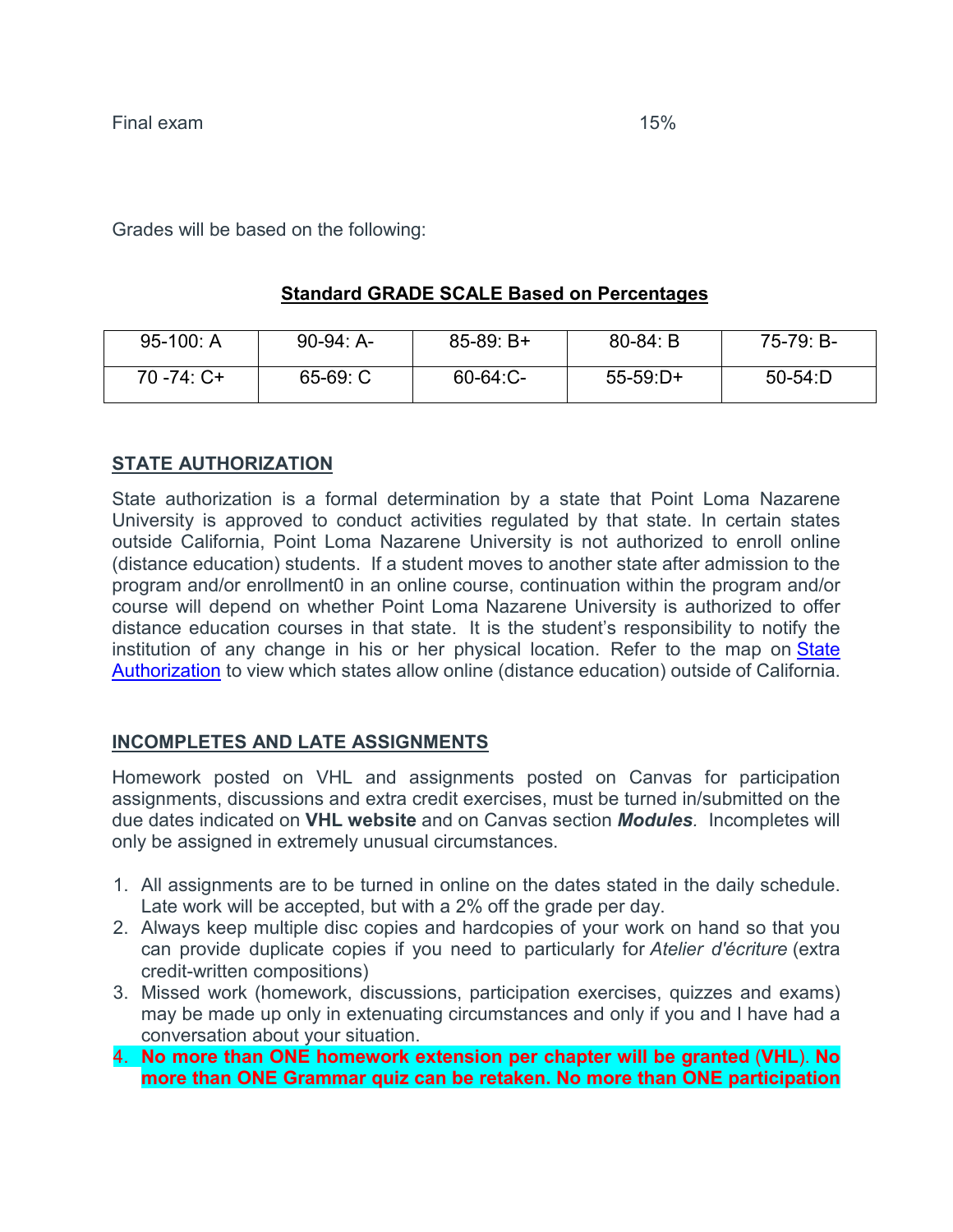**assignments per chapter will be accepted late. Note: missed discussions cannot be made-up.**

5. It is your responsibility to get in touch with me for missed homework, quizzes, exams, absences and so on.

### **EXTRA CREDIT POLICY FOR FRE 1002**

Extra credit activities are published on *Canvas* in *Modules.* They consist of **practice quizzes,** one extra **oral discussion on Canvas Studio** and **Atelier d'écriture** (2 compositions).

The compositions must be sent via email on a WORD document on the day indicated on *Modules.* **NOTE:** The compositions will give you **extra credit points at the END of the semester. They must be turned in the date and time indicated on Canvas.**

The practice quizzes for extra credit on your Grammar Quizzes (chap 8-13) must be turned in at the end of each chapter to obtain. **I will not accept extra credit after the Grammar quiz of the chapter**.

During the semester, you will also have the possibility to take part in 2 French movie events. Participation in the **French Club** and completion of activities related to the movies, will give you **extra credit points at the END of the semester.**

#### **PLNU COPYRIGHT POLICY**

Point Loma Nazarene University, as a non-profit educational institution, is entitled by law to use materials protected by the US Copyright Act for classroom education. Any use of those materials outside the class may violate the law.

#### **PLNU ACADEMIC HONESTY POLICY**

The Point Loma Nazarene University community holds the highest standards of honesty and integrity in all aspects of university life. Any violation of the university's commitment is a serious affront to the very nature of Point Loma's mission and purpose.

Violations of academic honesty include cheating, plagiarism, falsification, aiding academic dishonesty, and malicious interference.

[http://catalog.pointloma.edu/content.php?catoid=8&navoid=864#Academic\\_HonestyLin](http://catalog.pointloma.edu/content.php?catoid=8&navoid=864#Academic_Honesty) ks to an [external](http://catalog.pointloma.edu/content.php?catoid=8&navoid=864#Academic_Honesty) site.

The LJML Department deems intellectual and academic integrity critical to academic success and personal development; therefore, any unethical practice will be detrimental to the student's academic record and moral character. Students who present the work of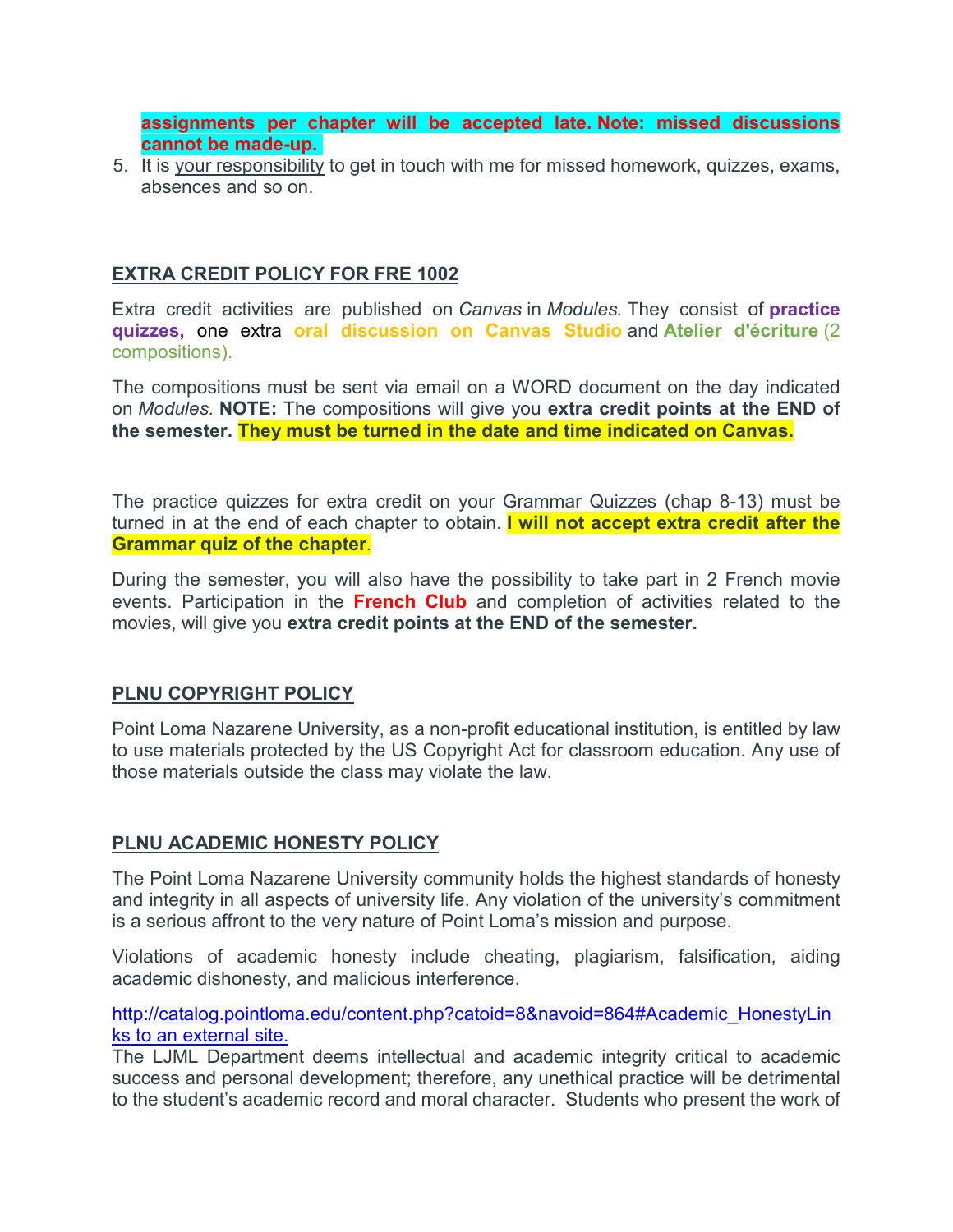others as if it were their own commit plagiarism. Plagiarized work will result in a failing grade for the assignment and possibly for the course. In either event, a written report will be filed with the department chair and the area dean. The dean will review the report and submit it to the Provost and the Vice President for Student Development. It will then be placed in the student's academic file. See [Academic PoliciesLinks](http://catalog.pointloma.edu/content.php?catoid=18&navoid=1278) to an external site. for definitions of kinds of academic dishonesty and for further policy information.

# **PLNU ACADEMIC ACCOMMODATIONS POLICY**

While all students are expected to meet the minimum standards for completion of this course as established by the instructor, students with disabilities may require academic adjustments, modifications or auxiliary aids/services. At Point Loma Nazarene University (PLNU), these students are requested to register with the Disability Resource Center (DRC), located in the Bond Academic Center. [\(DRC@pointloma.edu](mailto:DRC@pointloma.edu) or 619-849-2486). The DRC's policies and procedures for assisting such students in the development of an appropriate academic adjustment plan (AP) allows PLNU to comply with Section 504 of the Rehabilitation Act and the Americans with Disabilities Act. Section 504 (a) prohibits discrimination against students with special needs and guarantees all qualified students equal access to and benefits of PLNU programs and activities. After the student files the required documentation, the DRC, in conjunction with the student, will develop an AP to meet that student's specific learning needs. The DRC will thereafter email the student's AP to all faculty who teach courses in which the student is enrolled each semester. The AP must be implemented in all such courses.

If students do not wish to avail themselves of some or all of the elements of their AP in a particular course, it is the responsibility of those students to notify their professor in that course. PLNU highly recommends that DRC students speak with their professors during the first two weeks of each semester about the applicability of their AP in that particular course and/or if they do not desire to take advantage of some or all of the elements of their AP in that course.

# **PLNU ATTENDANCE AND PARTICIPATION POLICY<sup><b>***⊗*</sup>

Regular and punctual attendance at all **synchronou**s class sessions is considered essential to optimum academic achievement. If the student is absent for more than 10 percent of class sessions (virtual or face-to-face), the faculty member will issue a written warning of de-enrollment. If the absences exceed 20 percent, the student may be deenrolled without notice until the university drop date or, after that date, receive the appropriate grade for their work and participation. In some courses, a portion of the credit hour content will be delivered asynchronously and attendance will be determined by submitting the assignments by the posted due dates. See [Academic PoliciesLinks](https://catalog.pointloma.edu/content.php?catoid=48&navoid=2757) to an [external](https://catalog.pointloma.edu/content.php?catoid=48&navoid=2757) site. in the Graduate and Professional Studies Catalog. If absences exceed these limits but are due to university excused health issues, an exception will be granted.

## **Asynchronous Attendance/Participation Definition**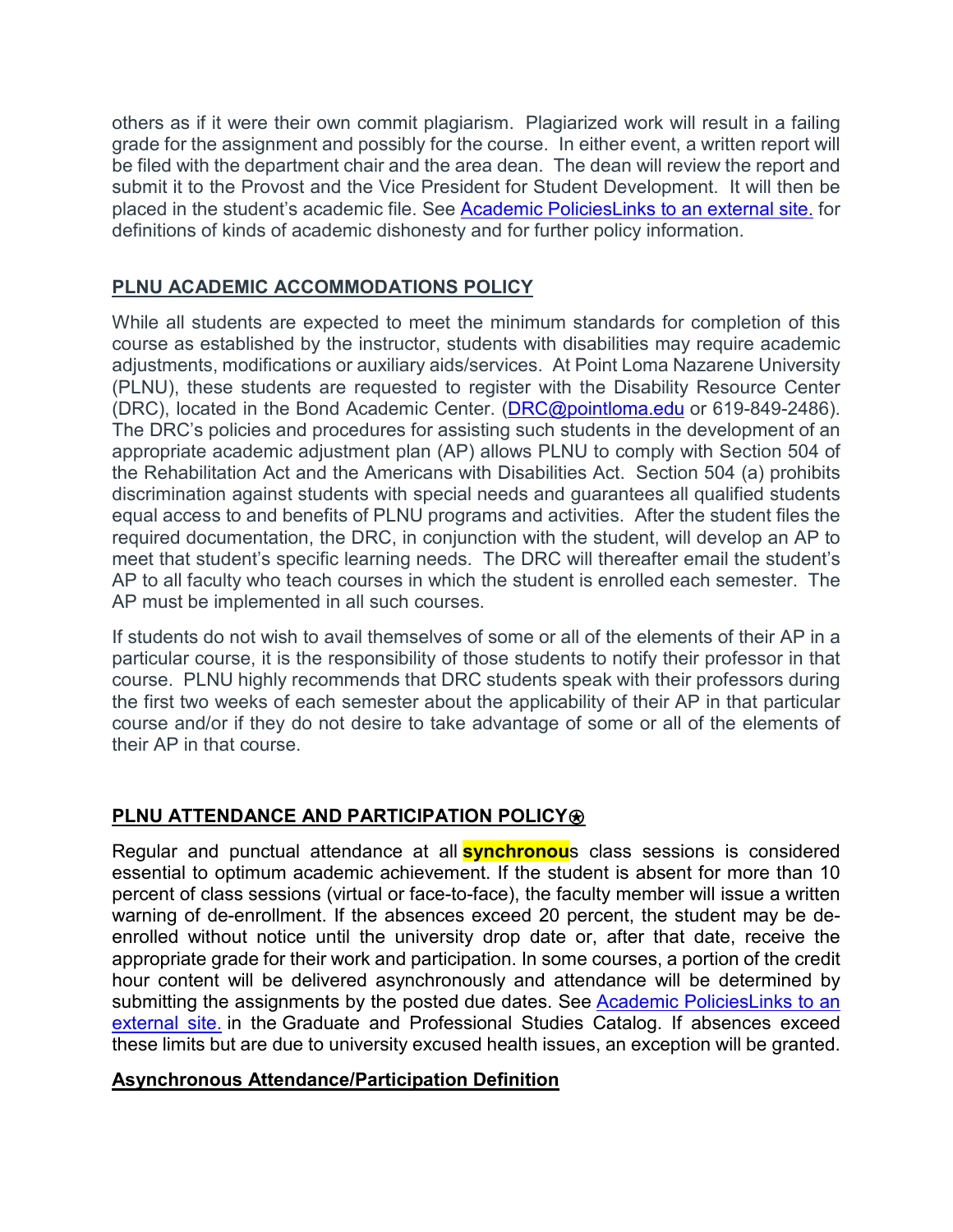A day of attendance in **asynchronous** content is determined as contributing a substantive note, assignment, discussion, or submission by the posted due date. Failure to meet these standards will result in an absence for that day. Instructors will determine how many asynchronous attendance days are required each week

### **Face-to-face courses**

Regular and punctual attendance at all classes is considered essential to optimum academic achievement. If the student is absent from more than 10 percent of class meetings, the faculty member can file a written report which may result in de-enrollment. If the absences exceed 20 percent, the student may be de-enrolled without notice until the university drop date or, after that date, receive the appropriate grade for their work and participation. See Academic Policies in the Graduate and Professional Studies Catalog for additional detail. See [Academic PoliciesLinks](http://catalog.pointloma.edu/content.php?catoid=18&navoid=1278) to an external site. in the Undergraduate Academic Catalog.

### **Fully online courses**

Students taking online courses are expected to attend each week of the course. Attendance is defined as participating in an academic activity within the online classroom which includes posting in a graded activity in the course. (Note: Logging into the course does not qualify as participation and will not be counted as meeting the attendance requirement). Students who do not attend at least once in any 3 consecutive days will be issued an attendance warning. Students who do not attend at least once in any 7 consecutive days will be dropped from the course retroactive to the last date of recorded attendance. Students who anticipate being absent for an entire week of a course should contact the instructor in advance for approval and make arrangements to complete the required coursework and/or alternative assignments assigned at the discretion of the instructor.

## **Hybrid courses**

At Point Loma Nazarene University, attendance is required at all scheduled classes. Adult Degree Completion courses are taught in the hybrid format, which means some class meetings will be face-to-face and some will be online. Attendance in the face-to-face classes is to be for the entire time of the class. Arriving late or leaving early will be considered a partial absence. A day of attendance in an online class is determined as contributing a substantive note, assignment, discussion, or submission that adds value to the course as determined by the instructor. Three days of attendance are required each week.

## **Face-to-face Portion of the Hybrid course**

In blended or hybrid courses, if a student misses one face-to-face class then the faculty member will send an email to the student and the Director of Student Success warning of attendance jeopardy. There are no exceptions to this policy. If a student misses two faceto-face classes, the faculty member or Vice Provost for Academic Administration (VPAA) will initiate the student's de-enrollment from the course without further advanced notice to the student. If the date of de-enrollment is past the last date to withdraw from a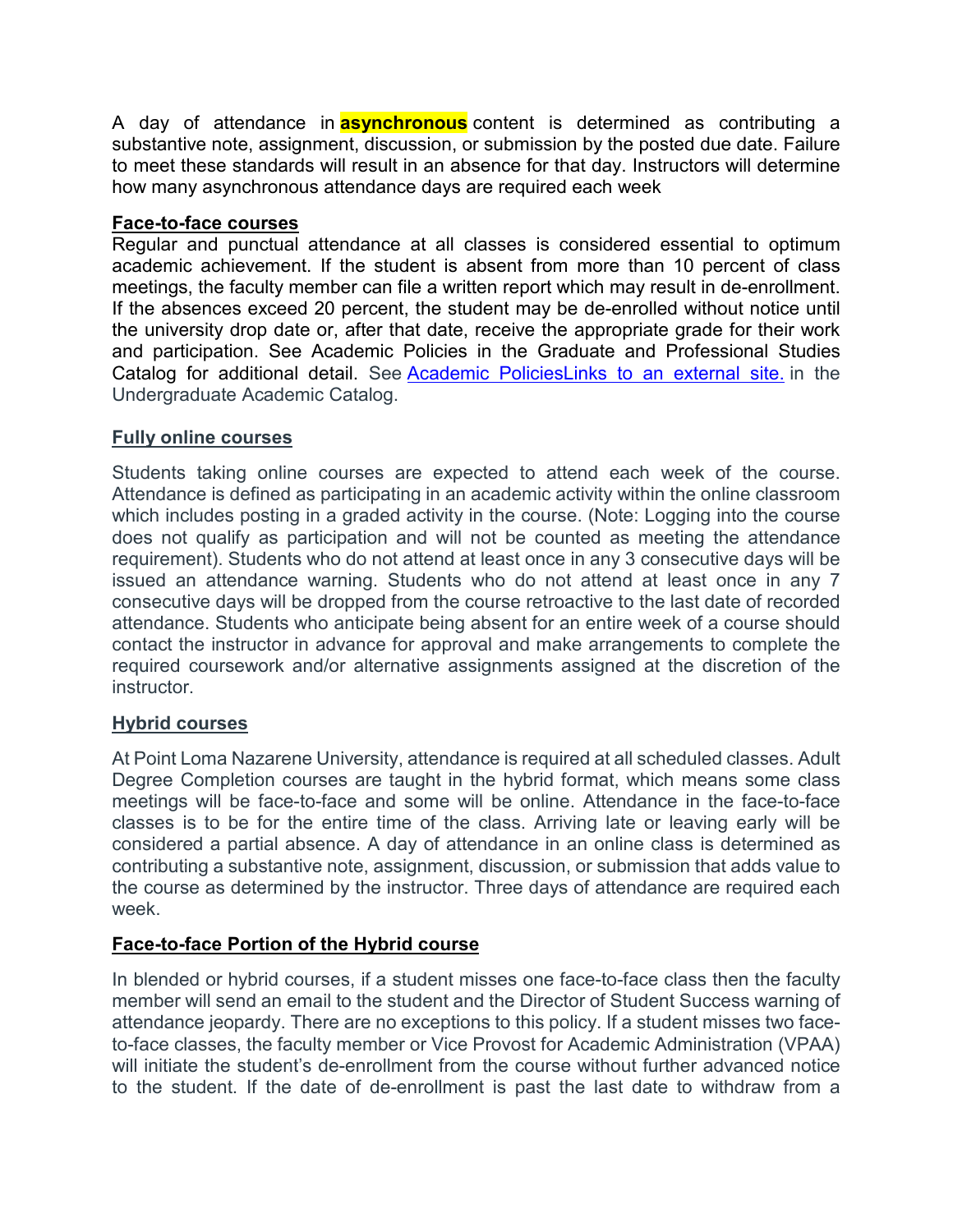class, the student will be assigned a grade of "F" and there will be no refund of tuition for that course.

#### **Online Portion of the Hybrid Course**

If a student misses two online classes (fails to contribute to a discussion board) during the course, then the faculty member will send an email to the student and the Director of Student Success warning of attendance jeopardy. There are no exceptions to this policy. If a student misses three online classes (fails to contribute to a discussion board by the due date) during the course, then the faculty member or Vice Provost for Academic Administration (VPAA) will initiate the student's de-enrollment from the course without further advanced notice to the student. If the date of de-enrollment is past the last date to withdraw from a class, the student will be assigned a grade of "F" and there will be no refund of tuition for that course.

1 missed F2F class = warning

2 missed F2F classes = de-enrollment

2 missed online classes = warning

3 missed online classes = de-enrollment

## **Hybrid/Online Courses 14 to 15 Weeks 1 Unit**

Students taking hybrid/blended courses lasting over 14 weeks are expected to attend each week of the course. Attendance is defined as logging into the course each calendar week to check on updates and announcements. In addition, students must participate in the academic graded activities during the calendar week the assignments/activities are due. Students must also attend all scheduled face-to-face meetings. Students who do not attend at least once in any given calendar week will be issued an attendance warning. Students who do not attend at least once in any two consecutive weeks in the online will be dropped from the course retroactive to the last date of recorded attendance. Students who anticipate being absent for an entire week of a course should contact the instructor in advance for approval and make arrangements to complete the required coursework and/or alternative assignments assigned at the discretion of the instructor.

#### **SPIRITUAL CARE**

Please be aware PLNU strives to be a place where you grow as whole persons. To this end, we provide resources for our students to encounter God and grow in their Christian faith. If students have questions, a desire to meet with the chaplain or have prayer requests you can contact the [Office of Spiritual Development](https://www.pointloma.edu/offices/spiritual-development) Links to an external site.